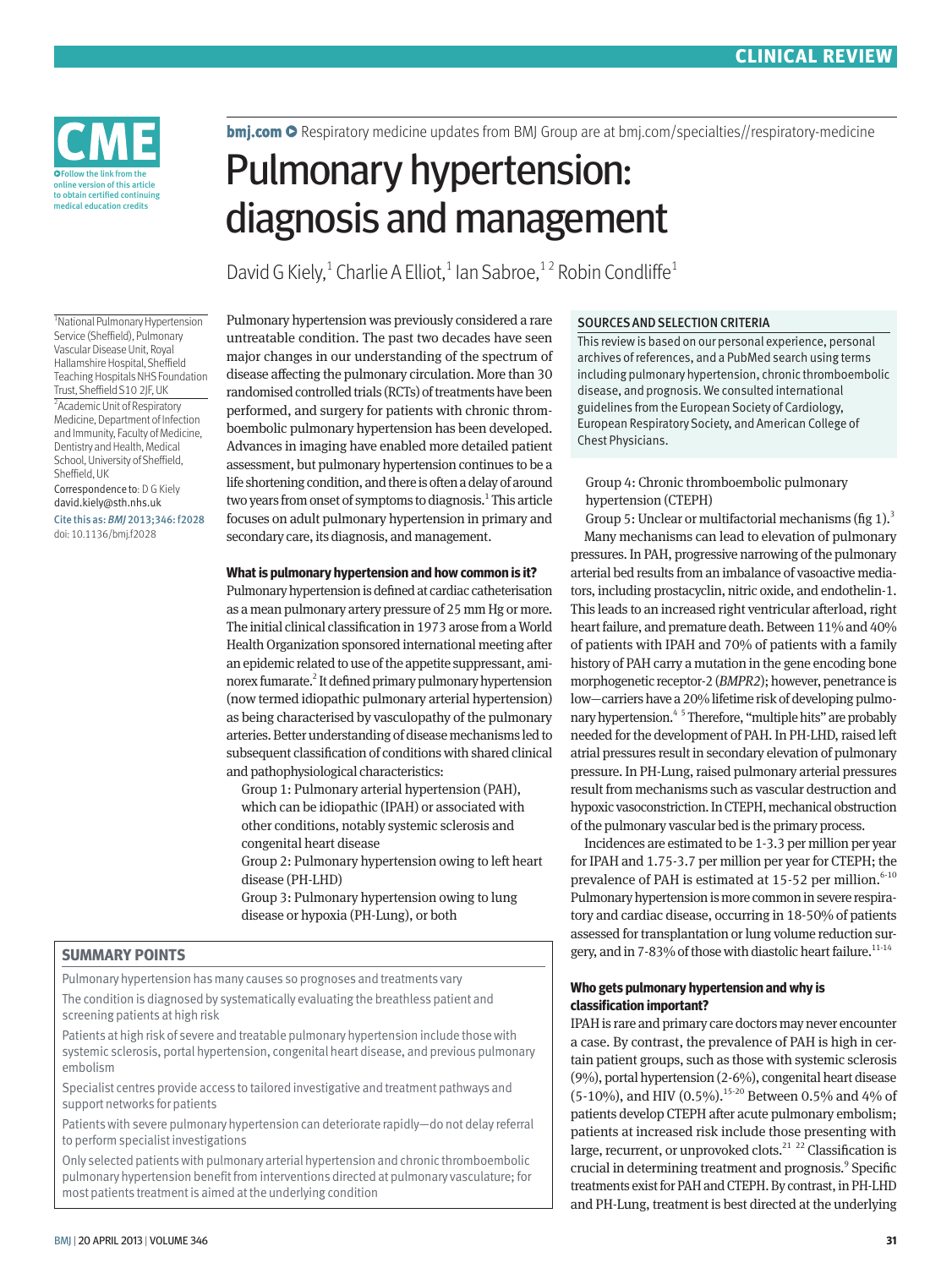## **CLINICAL REVIEW**

Fig 1|Classification of adult pulmonary hypertension. The condition can be caused by narrowing of the pulmonary arterial tree as a result of vasculopathy (group 1) or webs and stenoses of chronic thromboembolic disease (group 4). Optimal treatments are generally defined for groups 1 and 4. More commonly, it is associated with left heart disease (group 2) or lung disease (group 3), and optimal treatments are unclear. Several conditions associated with pulmonary hypertension have multifactorial or unclear mechanisms (group 5). \*Chronic haemolytic anaemia will probably be in group 5 in next classification update



ommended. Distinguishing between IPAH and PH-LHD due to diastolic dysfunction in the setting of normal left ventricular systolic function may be challenging (table 1).

Median survival in untreated IPAH is 2.8 years, but more recent registries have observed overall median survival of at least five years.<sup>9</sup> <sup>23</sup> In the past, the mean age at diagnosis in IPAH was 35 years; current five year survival in this younger age group is now about 75%.<sup>10</sup> PAH associated with systemic sclerosis carries a worse prognosis than IPAH, whereas the opposite is true for congenital heart disease.<sup>9</sup> The development of pulmonary hypertension in cardiac and respiratory disease has a negative impact on prognosis, which depends on the underlying cause and severity of pulmonary hypertension.

Table 1|Pulmonary hypertension in patients with normal left ventricular systolic function: features useful in discriminating between idiopathic pulmonary arterial hypertension and pulmonary hypertension caused by left ventricular diastolic dysfunction

| Factor                             | Idiopathic pulmonary arterial hypertension                                                      | <b>Diastolic dysfunction</b>                                                  |  |  |  |
|------------------------------------|-------------------------------------------------------------------------------------------------|-------------------------------------------------------------------------------|--|--|--|
| Age                                | Younger                                                                                         | Older <sup>9</sup>                                                            |  |  |  |
| Comorbidities                      | None                                                                                            | Essential hypertension, atrial fibrillation,<br>diabetes $76$                 |  |  |  |
| Electrocardiography                | Right axis deviation, right ventricular hypertrophy.<br>ST depression inferiorly and anteriorly | Left axis deviation. left ventricular<br>hypertrophy, ST depression laterally |  |  |  |
| Echocardiography                   |                                                                                                 |                                                                               |  |  |  |
| Left atrial size                   | Normal                                                                                          | Large <sup>76</sup>                                                           |  |  |  |
| Mitral flow and tissue<br>Doppler  | Normal                                                                                          | $E/E'$ >15 <sup>*77</sup>                                                     |  |  |  |
| Cardiac magnetic resonance imaging |                                                                                                 |                                                                               |  |  |  |
| Morphology                         | Ventricular mass indext often raised                                                            | Ventricular mass indext often normal <sup>37</sup>                            |  |  |  |
| Septal position                    | Systolic eccentricity index‡ often raised                                                       | Systolic eccentricity index‡ often normal <sup>37</sup>                       |  |  |  |
| Function                           | Right ventricular function often moderately or<br>severely impaired                             | Right ventricular function often normal or<br>mildly impaired $37$            |  |  |  |
| Right heart catheter:              | Pulmonary arterial wedge pressure normal                                                        | Pulmonary arterial wedge pressure<br>raise $d^{43}$                           |  |  |  |

\*Ratio of mitral peak velocity of early filling (E) to early diastolic mitral annular velocity (E′); †Ratio of right ventricular mass to left ventricular mass; ‡Ratio of maximal short axis left ventricular diameters parallel and perpendicular to interventricular septum.

### **3. Pulmonary hypertension owing to**

 Chronic obstructive pulmonary disease Interstitial lung disease Sleep disorder Alveolar hypoventilation

### **5. Multifactorial/unclear**

**mechanisms** Haematological Chronic haematolytic anaemia Myeloproliferative disease Splenectomy Systemic disorders **Sarcoidosis**  Langerhans cell histiocytosis Lymphangioleiomyomatosis Neurofibromatosis Vasculitis Metabolic disorders Glycogen storage disease Gaucher's disease Thyroid disorder **Others**  Tumour obstruction Fibrosing mediastinitis Chronic renal failure

### **What are the symptoms and signs of pulmonary hypertension?**

PAH most commonly presents with progressive breathlessness.24 As right ventricular dysfunction develops patients can experience exertional dizziness and syncope. Oedema and ascites occur late in the disease. Anginal chest pain may occur due to exertional myocardial hypoperfusion in the setting of right ventricular hypertrophy, left main coronary artery compression by the pulmonary artery, or ischaemic heart disease.<sup>25</sup> Patients are prone to tachyarrythmias, most commonly atrial flutter, which can cause sudden decompensation.<sup>26</sup> Haemoptysis, although uncommon, can occur in Eisenmenger's syndrome and CTEPH, where bronchial arteries may be enlarged. Signs suggestive of pulmonary hypertension include a loud pulmonary second heart sound, systolic murmur of tricuspid regurgitation, raised jugular venous pressure, peripheral oedema and ascites, but these signs may be subtle or absent in early disease. Look for signs of associated conditions (such as connective tissue disease or liver disease).

### **When should I suspect pulmonary hypertension?**

Pulmonary hypertension is diagnosed by systematically evaluating the breathless patient and screening high risk groups. Unexplained progressive exertional breathlessness in the absence of symptoms or signs of respiratory or left heart disease is suggestive. Screening protocols exist for high risk groups. Rheumatology centres screen patients with systemic sclerosis annually, and potential liver transplant recipients are routinely investigated for portopulmonary hypertension. Persistent breathlessness after pulmonary embolism should alert the doctor to the possibility of CTEPH.

### **What investigations should I perform if pulmonary hypertension is suspected?**

Electrocardiography, chest radiography, and pulmonary function tests may identify an alternative cause of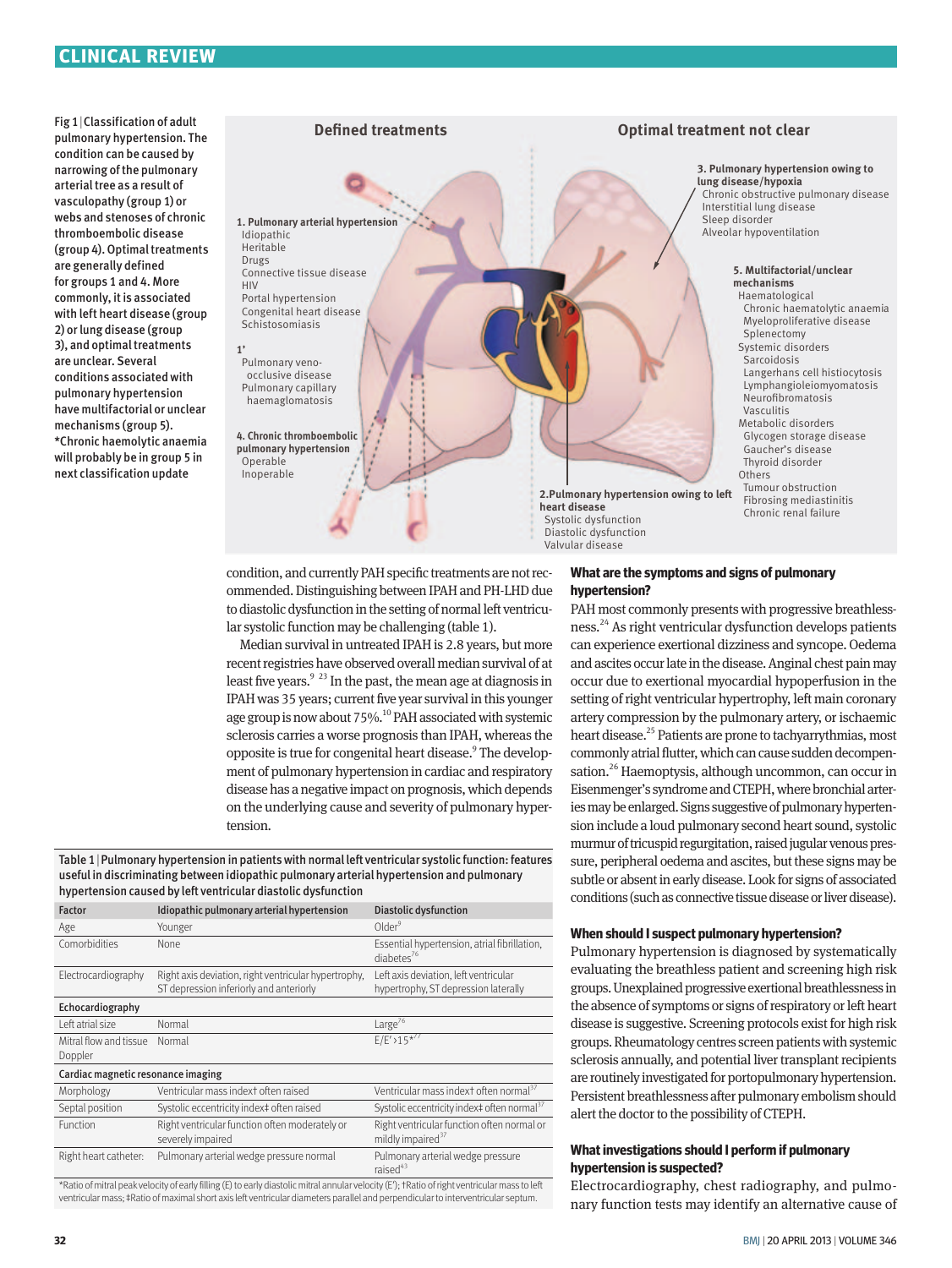### **CLINICAL REVIEW**

### **bmj.com**

Previous articles in this series

• Leukaemia update. Part 2: managing patients with leukaemia in the community (BMJ 2013;346:f1932) • Leukaemia update. Part 1: diagnosis and management (BMJ 2013;346:f1660) **• Outpatient parenteral** antimicrobial therapy (BMJ 2013;346:f1585) • Diagnosis and management of carotid atherosclerosis (BMJ 2013;346:f1485) **•** Achilles tendon disorders (BMJ 2013;346:f1262) **• Malignant and** premalignant lesions of the penis (BMJ 2013;346:f1149) **•** Postpartum management of hypertension (BMJ 2013;346:f894)

breathlessness (fig 2, see bmj.com). Evidence of right heart strain on electrocardiography and prominent pulmonary arteries or cardiomegaly on chest radiography were seen in 80-90% of cases in a large IPAH registry.<sup>24</sup> In clinical practice, however, a normal electrocardiograph and chest radiograph cannot exclude the diagnosis. A reduction in gas transfer (lung capacity to "transfer" an inhaled gas into the blood) and mildly deranged spirometry both occur in IPAH.27 If pulmonary hypertension is still suspected, echocardiography should be performed.<sup>28</sup> Figure 3 describes the estimation and interpretation of systolic pulmonary artery pressure, together with other echocardiographic features suggesting the presence of pulmonary hypertension. Importantly, pulmonary hypertension is defined by mean pulmonary artery pressure (measured at right heart catheterisation) not systolic pulmonary artery pressure (estimated by echocardiography). In addition, systolic estimates are less accurate in respiratory disease and during intercurrent illness.<sup>14</sup>

### **How is pulmonary hypertension assessed in a specialist unit?**

If initial investigations suggest that pulmonary hypertension is possible, further tests are needed to confirm the diagnosis and to establish cause and severity. In the United Kingdom, a network of specialist centres was commissioned in 2001 to standardise and improve care (box 1, see bmj.com). If severe disease is suspected, do not delay referral to a specialist



**Estimation of systolic pulmonary arterial pressure (sPAP)** Maximal tricuspid regurgitant jet velocity (V) measured using continuous wave Doppler RV systolic pressure (RVSP) calculated using equation:  $RVSP = 4V$  sPAP = RVSP + right atrial pressure (RAP) RAP estimated at 5 mm Hg unless size of interventricular septum suggests higher In this example sPAP =  $4 \times (4.8)^2 + RAP = 92$  mm Hg + RAP **Other features suggestive of pulmonary hypertension** Dilated right sided chambers Reduced RV function RV hypertrophy Enlarged pulmonary artery Abnormal interventricular septal motion **Likelihood of pulmonary hypertension** Pulmonary hypertension unlikely sPAP ≤36 mm Hg\* with no other features of pulmonary hypertension Pulmonary hypertension possible sPAP ≤36 mm Hg\* + other features of pulmonary hypertension sPAP 37-50 mm Hg\*

 Pulmonary hypertension likely sPAP >50 mm Hg\*

\*including 5 mm Hg RAP

Fig 3|Echocardiographic assessment of pulmonary hypertension. RA=right atrium; RV=right ventricle; LA=left atrium; LV=left ventricle

centre, although imaging to exclude thromboembolic disease may be considered. If the degree of pulmonary hypertension seems to be disproportionate to the underlying cardiorespiratory disease, or if diagnostic doubt exists, discussion with a specialist centre is recommended. In these groups it is also important to exclude coexisting thromboembolic disease as a cause of pulmonary hypertension. Accurate classification and assessment of disease severity (fig 2, see bmj.com) requires integration of clinical, physiological, and radiological data. This is central to further management (fig 4, see bmj.com).

### Blood, exercise testing, and overnight oximetry

Immunological and HIV testing may identify a cause of pulmonary hypertension. Brain natriuretic peptide (BNP) and N-terminal-pro-BNP have prognostic importance. Lower levels at baseline and improvement during follow-up are associated with better outcomes.<sup>29</sup> <sup>30</sup> The six minute walk test has been extensively evaluated. It provides functional and prognostic information and can be used to monitor treatment response. $31, 32$  Cardiopulmonary exercise testing in selected patients gives more detailed physiological and prognostic information.33 Overnight oximetry is performed if sleep disordered breathing is a suspected cause.

### Imaging

Isotope perfusion lung scanning has high sensitivity for CTEPH and a normal scan excludes the diagnosis, whereas increased renal isotope uptake may identify right to left shunts and explain hypoxaemia.<sup>34</sup> <sup>35</sup> High resolution computed tomography and computed tomography pulmonary angiography visualise the pulmonary arterial tree and provide a wealth of additional diagnostic information (fig 5). Direct features of chronic thromboembolic disease include occlusions, stenoses, and intraluminal webs (fig 1), whereas indirect signs include a mosaic perfusion pattern. These signs can be subtle and may be missed by a non-specialist radiologist. Magnetic resonance imaging provides a radiation-free method of quantitatively assessing cardiac structure and function, prognosis, and response to treatment.<sup>36 37</sup> Magnetic resonance pulmonary angiography can supplement computed tomography pulmonary angiography in the assessment of CTEPH operability, and magnetic resonance perfusion imaging is as sensitive as isotope perfusion lung scanning.<sup>38</sup> <sup>39</sup> Pulmonary angiography is not commonly used in the UK to select CTEPH patients for pulmonary endarterectomy, but is used widely in other centres throughout the world to assess for surgical accessibility.

### Right heart catheterisation

If non-invasive investigations support a diagnosis of pulmonary hypertension, right heart catheterisation is needed to confirm the diagnosis by directly measuring pulmonary pressure. It also allows measurement of cardiac output and estimation of left atrial pressure using pulmonary arterial wedge pressure. Haemodynamic parameters (such as right atrial pressure, cardiac index, and pulmonary vascular resistance) and pulmonary artery saturations have important prognostic value. Raised pulmonary arterial wedge pressure is suggestive of PH-LHD. Changes in oxygen saturations between right sided cardiac chambers may suggest an intracardiac shunt. Vasoreactivity testing, usually using inhaled nitric oxide, can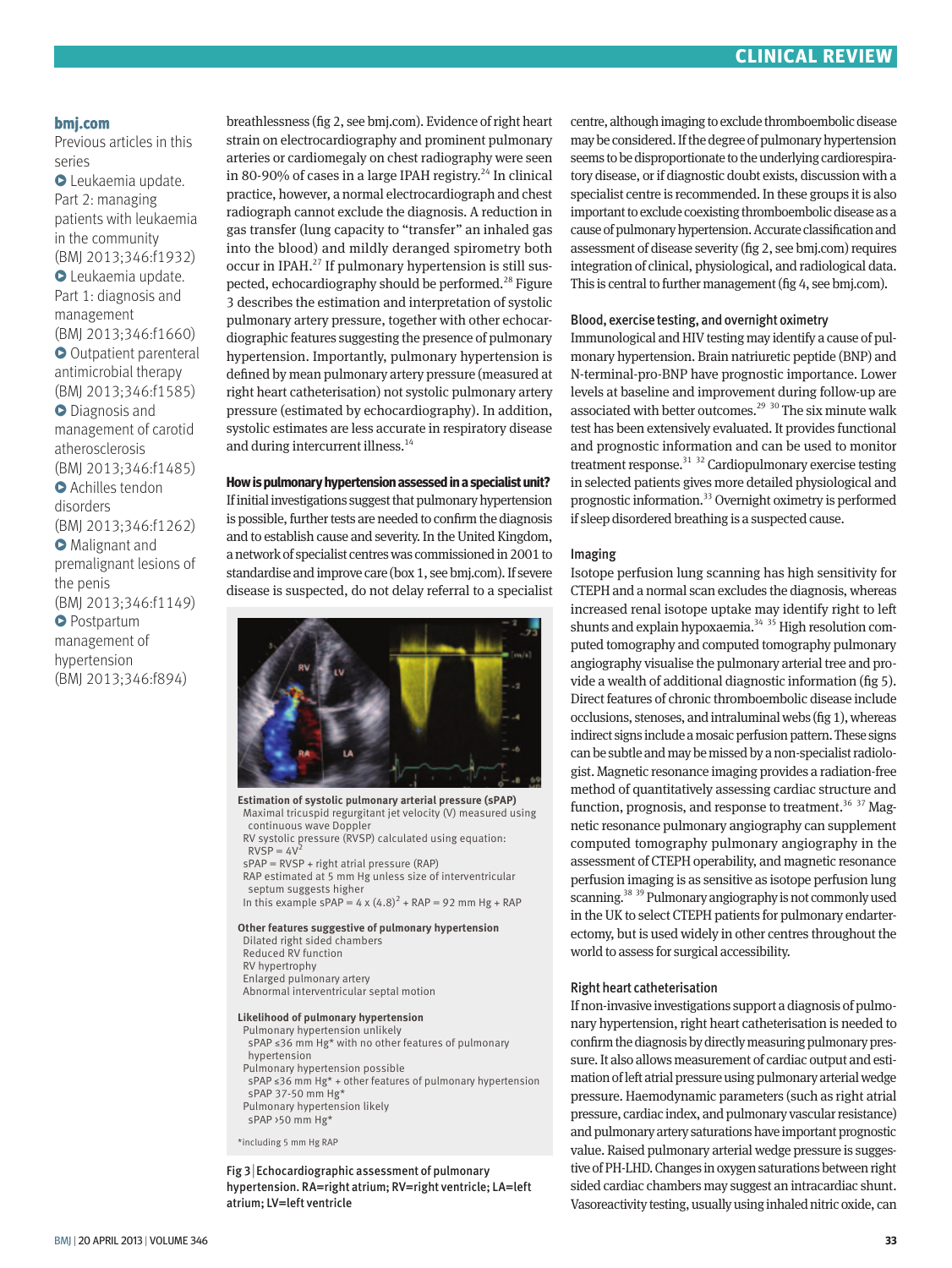## **CLINICAL REVIEW**

Fig 5|Computed tomography assessment of pulmonary hypertension. RA=right atrium; RV=right ventricle, LA=left atrium; LV=left ventricle; IVS, interventricular septum; PA, pulmonary artery; Ao, aorta; CTEPH=chronic thromboembolic pulmonary hypertension



### **Features on this image**

 Dilation of right sided chambers Flattening/posterior bowing of interventricular septum Presence of chronic thromboembolic disease in both lower lobe pulmonary arteries Normal sized left atrium

#### **Other features that may be demonstrated using computed tomography pulmonary angiography**

- Pulmonary artery: ascending aorta >1 suggestive of pulmonary hypertension Right ventricular hypertrophy Underlying lung disease Dilated left atrium and normal right ventricle in pulmonary
- hypertension of the left heart Mosaic parenchymal perfusion in CTEPH
- Congenital heart disease
- Anomalous pulmonary venous drainage
- Patent ductus arteriosus
- Bronchial artery hypertrophy in Eisenmenger's syndrome and CTEPH
- Dilated oesophagus in systemic sclerosis
- Splenomegaly in porto-pulmonary hypertension

identify patients with IPAH who may respond to long term high dose calcium channel blockers. A positive response is defined as a reduction in mean pulmonary artery pressure of at least 10 mm Hg, to less than 40 mm Hg, without a fall in cardiac output.<sup>40</sup>

### **What treatments are available for pulmonary hypertension?** Supportive treatment

Patients with CTEPH require anticoagulants because of the central role of thromboembolic disease. Although anticoagulation is recommended in IPAH, its role in

Table 2|Licensed drugs for treating pulmonary hypertension

PAH associated with other conditions is less clear.<sup>41 42</sup> Diuretics are often needed to treat heart failure. Digoxin and long term oxygen therapy may be considered, but there is no evidence from RCTs on their use. Annual flu vaccination is recommended.<sup>43</sup> Pregnancy is poorly tolerated despite changing practices,<sup>44</sup> and a recent systematic review found that maternal mortality remains high  $(17-33%)$ .<sup>45</sup> Women are counselled about the high risks and are offered effective contraception; termination is recommended if pregnancy occurs.43 Progesterone-only contraceptives—oral desogestrel, intramuscular medroxyprogesterone, and etonogestrel implants—avoid the prothrombotic effects of combined oral contraceptives. The levonorgestrel releasing coil is effective, but poor tolerance of potential vasovagal episodes mandates insertion in hospital. Emergency hormonal contraception is safe after unprotected intercourse. Non-obstetric surgical intervention also poses risks and its indication requires careful evaluation.

### Specific medical treatment (table 2)

### *High dose calcium channel blockade*

About 10% of patients with IPAH have a positive response to vasoreactivity testing at right heart catheterisation. Observational studies suggest that half of these patients exhibit long term clinical responses to high dose calcium channel blockade (such as diltiazem titrated to 480-720 mg/day or nifedipine titrated to 60-120 mg/day), with near normalisation of prognosis.<sup>46 47</sup> No evidence exists for this treatment in other forms of PAH, and because of the potential negative inotropic effect, treatment should not be started without a positive acute vasoreactive test.

### *Prostanoids*

Prostacyclin is a vasodilator with antiproliferative effects. Infused continuously through an indwelling central line, it was the first PAH specific drug shown to be efficacious in a small RCT, demonstrating improvements in exercise capacity, haemodynamics, and, uniquely, survival. $48$  It has a half life of about six minutes, is unstable at room temperature, and intravenous administration has an associated risk of line infection. Alternative routes of administration were therefore developed. A larger RCT found that nebulised iloprost (half life about 30 minutes) improved exercise capacity and haemodynamics when given seven

| Table 2   Licensed drugs for treating putmonary hypertension |                                        |                        |                                                                               |                                                                     |  |
|--------------------------------------------------------------|----------------------------------------|------------------------|-------------------------------------------------------------------------------|---------------------------------------------------------------------|--|
| <b>Drug</b>                                                  | Randomised controlled trial            | Administration         | Important or common side effects                                              | Important complications                                             |  |
| Prostanoid                                                   |                                        |                        |                                                                               |                                                                     |  |
| Epoprostenol                                                 | Barst and colleagues <sup>48</sup>     | Intravenous            | Nausea, headache, leg pain, jaw pain, flushing, diarrhoea                     | Line infection                                                      |  |
| lloprost                                                     | $AlR^{49}$                             | Nebuliser; intravenous | As for eposprostenol but less severe when nebulised                           | Line infection with intravenous administration                      |  |
| Treprostinil                                                 | Simonneau and colleagues <sup>50</sup> | Subcutaneous           | As for eposprostenol; infusion site pain for subcutaneous administration      |                                                                     |  |
|                                                              | TRIUMPH <sup>51</sup>                  | Nebuliser: intravenous |                                                                               |                                                                     |  |
|                                                              | TRIIST <sup>52</sup>                   |                        |                                                                               |                                                                     |  |
| Endothelin receptor antagonists                              |                                        |                        |                                                                               |                                                                     |  |
| <b>Bosentan</b>                                              | BRFATHF-1 <sup>57</sup>                | Oral                   |                                                                               | Abnormal liver function tests in 10% of<br>patients; teratogenecity |  |
| Ambrisentan                                                  | ARIES-1 and $2^{58}$                   | Oral                   | Peripheral oedema                                                             |                                                                     |  |
| Phosphodiesterase-5 inhibitors                               |                                        |                        |                                                                               |                                                                     |  |
| Sildenafil                                                   | SUPER-160                              | Oral                   | Headache, indigestion, nasal stuffiness, blurred vision, visual colour change | Non-arteritic ischaemic optic neuropathy                            |  |
| Tadalafil                                                    | PHIRST <sup>61</sup>                   |                        |                                                                               |                                                                     |  |
|                                                              |                                        |                        |                                                                               |                                                                     |  |